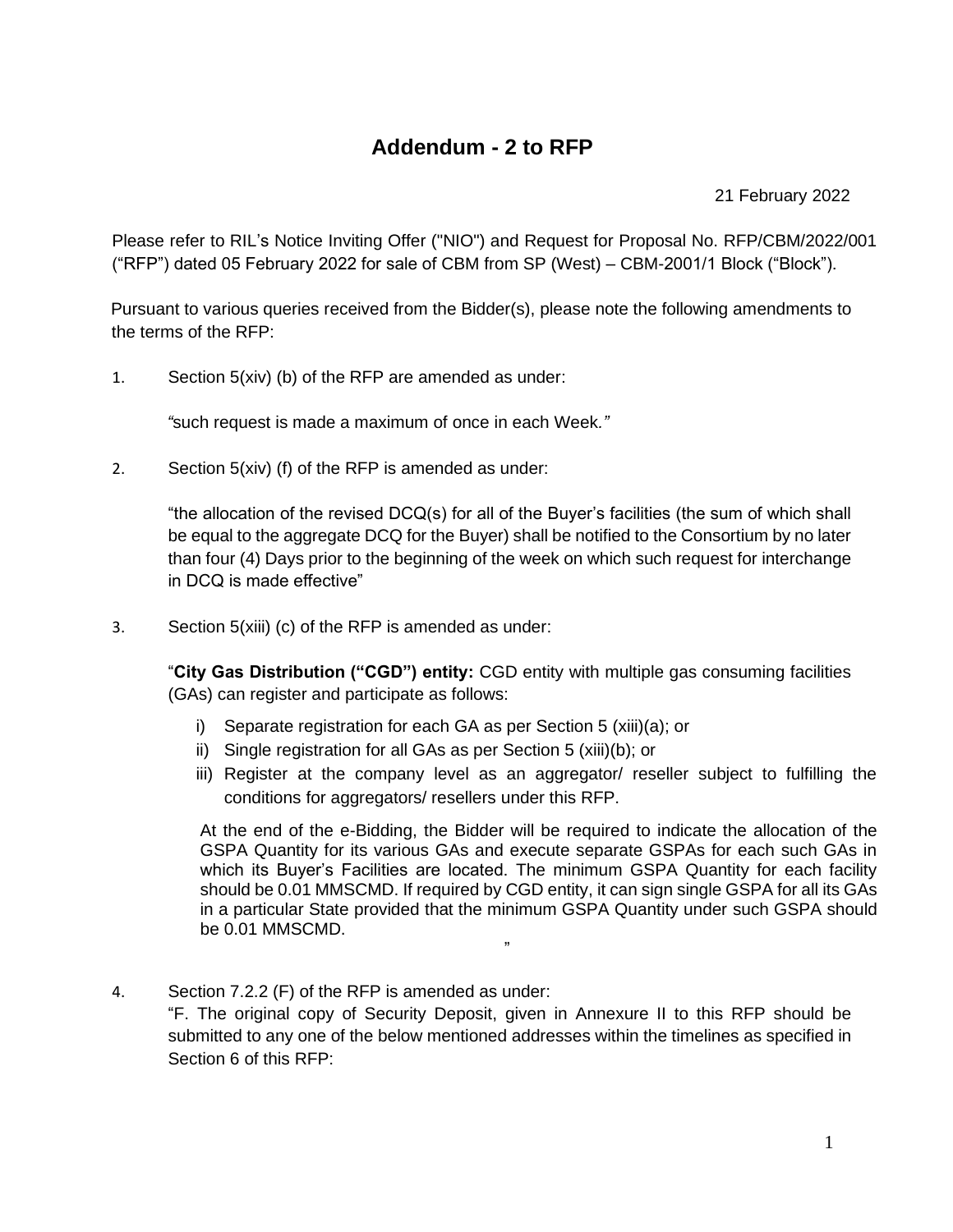| <b>Kolkata Address</b>      | <b>Delhi Address</b>              | <b>Mumbai Address</b>            |
|-----------------------------|-----------------------------------|----------------------------------|
| <b>Kind Attn: Rehan</b>     | Rimi<br>Attn:<br>Kind             | Kind Attn: Prashant Jha          |
| <b>Firdausi</b>             | Ghosh                             | mjunction<br>services            |
| mjunction services limited, | mjunction<br>services             | limited                          |
| Godrej Waterside, 3rd       | limited                           | $805, 8^{th}$<br>Floor,<br>Damji |
| Floor, Tower 1, Plot V,     | Office No. B-92                   | Shamji,                          |
| Block DP, Sector V, Salt    | 9 <sup>th</sup><br>Floor Himalaya | Business Galleira,<br>Off        |
| Lake,                       | House, 23 K.G.Marg,               | LBS Marg, Next to                |
| Kolkata - 700091.           | Connaught Place,                  | Huma Mall, Kanjur Marg,          |
| Ph. 033-66106444            | New Delhi-110001.                 | (West)                           |
|                             | Ph. 011-65661774                  | Mumbai-400078.                   |
|                             |                                   | Ph. 7738252479                   |

5. Section 8.1.1 for 'Bid against price basis' shall be amended as under:

### **"**

## **8.1.1. 'Bid against price basis'**

A Bidder shall be required to quote the variable denoted as 'V' in US\$/MMBtu terms as a positive number ('**Bid against price basis**') pursuant to the Gas Price formula specified below

## **Gas Price (in US\$/MMBtu (GCV)) = higher of 1. 13.2 % x Dated Brent + V; or 2. PPAC Price**

Where,

*Gas Price would be computed up to three decimal places.*

*Dated Brent means the price expressed in \$/barrel and rounded to two (2) decimal places based on the average of the mean of the high and low quotations appearing in "Platt's Crude Oil Market wire" under the heading "Key benchmarks (\$/barrel)" for "Brent (Dated)" (including any published correction) for each publication day for Platt's Crude Oil Market wire during the 3 (three) calendar months immediately preceding relevant Contract Month in which Gas supplies are made.*

*V in US\$/MMBtu shall be quoted by a Bidder which should be a positive number and up to two decimal place*.

*PPAC Price = the applicable domestic gas price on GCV basis as notified by Petroleum Planning and Analysis Cell (PPAC) from time to time, pursuant to New Domestic Natural Gas Pricing Guidelines, 2014.*

(i) **Starting 'Bid against price basis':** The starting 'Bid against price basis' for the e-Bidding is **V = US\$ 0.81 /MMBtu**. Each Bidder is required to enter bids that are higher than or equal to the starting 'Bid against price basis'. Any bid lower than such starting 'Bid against price basis' shall not be accepted by the system.

"